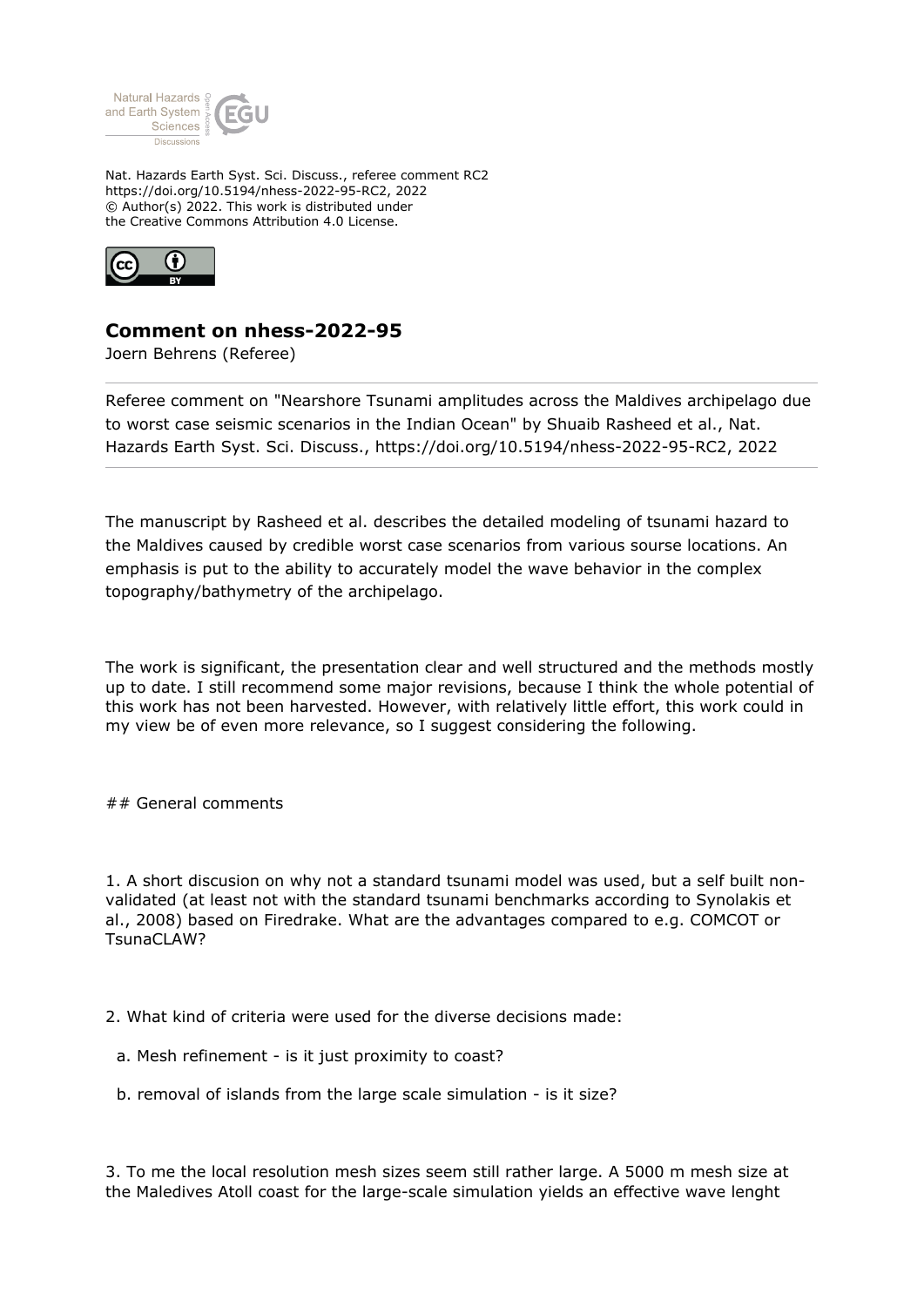representation of 30 km or more (given the linear P1 elements of the DG discretization). Is this a reasonable scale? Additionally, the non-uniform mesh would allow for higher local resolution without much additional effort in terms of added unknowns, since the local area of refinement would cover only fractions of the domain. The same applies to the local simulations, where a 50 m mesh size allows to represent wave lengths of approx. 500 m or a little less that that. With island sizes of only meters in size, I doubt if this is high enough a resolution for quantitatively accurate results. Some sensitivity studies would be helpful in this.

4. Since you indicated in the text that you are only considering wave heights at the coast and no inundation, what are the boundary conditions at the coasts then? In Harig et al. (2008) it was found that inundation BC are necessary even if not used to realistically prepresent coastal reflection of waves.

5. In order to evaluate the wave build-up it would also be valuable to consider the different wave lengths/periods in comparison to the obstacle size (atoll diameter e.g.) to have a conceptual understanding of this phenomenon. I hypothesize that a singular atoll of a size less than - say - half the deep ocean wave length will be passed by the wave without major harm, given the extremely steep bathymetry. But this would be an interesting topic of diagnostics, analysis and discussion for the different locations and angles of attack.

6. You claim that such results are only possible by high resolution bathymetry data and go further to ask for even higher resolution in this respect. But you do not prove that this is really the case. It would be very instructive (and in your case probably easily possible) to actually demonstrate this claim by comparing the effect of diffraction, reflection and deflection in your large-scale and small-scale simulations. For example the results in figure 8, do they differ substantially for your large- and small-scale simulations? If so, I would buy your demand for ever higher resolution ;-) Here I assume that you use the same bathymetry data in your simulations, but that you interpolate to your unstructured mesh and therefore have different discrete bathymetries in your simulations.

## Minor comments

1. \*\*Lines 205-210\*\*: I don't understand why 2500 m mesh sizes are used at continental shore lines, while only 5000-7500 m are used at the atoll boundaries - isn't this the area of interest, which should have the highest resolution? Additionally, given the capability of non-uniform meshing, a resolution of approx. 250 m along the atoll shore should be much more useful and feasible.

2. \*\*Figure 4\*\*: Can you explain why the wave patterns are so different in the two scenarios with respect to locality? It appears from the visuals that scenario a) produces much smoother results than scenario b), while the maximum values are somewhat similar. Have these simulations been run with different meshes?